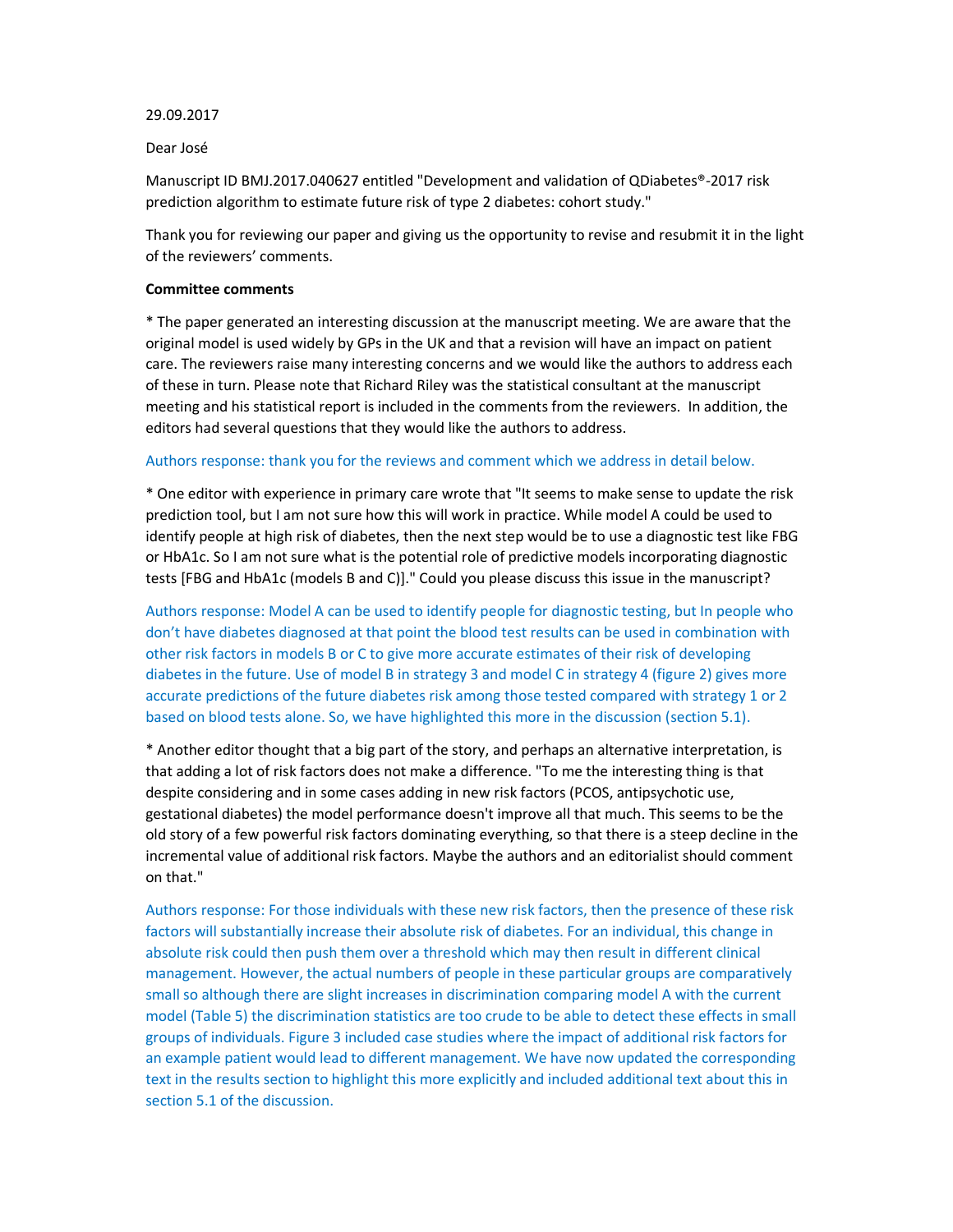\* One of the reviewers wrote to us after submitting his review to mention that "Tables 3 and 4 have incorrect titles – they present HRs for new diabetes but the current titles are: 'Adjusted hazard ratios (95% CI) for cardiovascular disease….' I think they mistakenly copied the titles from tables in their recently published QRISK3 paper."

# Authors response: Thank you for spotting this. We have corrected the labels.

In your response please provide, point by point, your replies to the comments made by the reviewers and the editors, explaining how you have dealt with them in the paper.

# **Reviewer: 1 Laura Rosella. University of Toronto**

# **Summary**

This study presents the development and validation of the updated QRisk diabetes equations. These equations are widely used by GPs and integrated into primary care electronic records in England. Publishing updated prediction algorithms are an important to ensure clinical practice is using the most updated tools. Overall the study was comprehensive and well done. Some questions to follow:

# **Major comments**

- 1. Please provide a sense of what proportions of English practices are using the EMIS computer system, and further for at least a year. I.e. the # that met inclusion criteria were reported but not the total number eligible based in all of England. Authors response: We have added the total number practices in England, the total using EMIS, the total contributing to QResearch and the total eligible for this study to sections 3.1 and 4.1.
- 2. Do patients actively de-register from a practice? What happens in the situation where someone doesn't come in for a while and perhaps has moved out but has not actively de-registered? Are they counted at-risk when in fact they are not being observed? Authors response: Patients deregister automatically as soon as they register with another practice since they can only be in one practice at a time so they will not be double counted.
- 3. Can the authors discuss the implications of (1) and (2) on the generalisability and performance of QRisk. Authors response: We have added some text to the discussion (section 5.3) to acknowledge the points about generalisability and the potential for misclassification bias of the outcome.
- 4. Please justify why statistical significance was used as a criteria for inclusion in the prediction model. A variable that is not statistically significant may still improve accuracy or discrimination. Generally speaking, p-values are not part of a predictive model building strategy.

Authors response: There is a literature on developing prognostic models which does refer to selection of variables based on  $p$  values<sup>1-3</sup> including all of our own papers published in the BMJ. We used both hazard ratio and p value criteria in conjunction with clinical judgement to ensure that candidate variables and interaction terms are likely to be both clinically important and statistically relevant to reduce the possibility of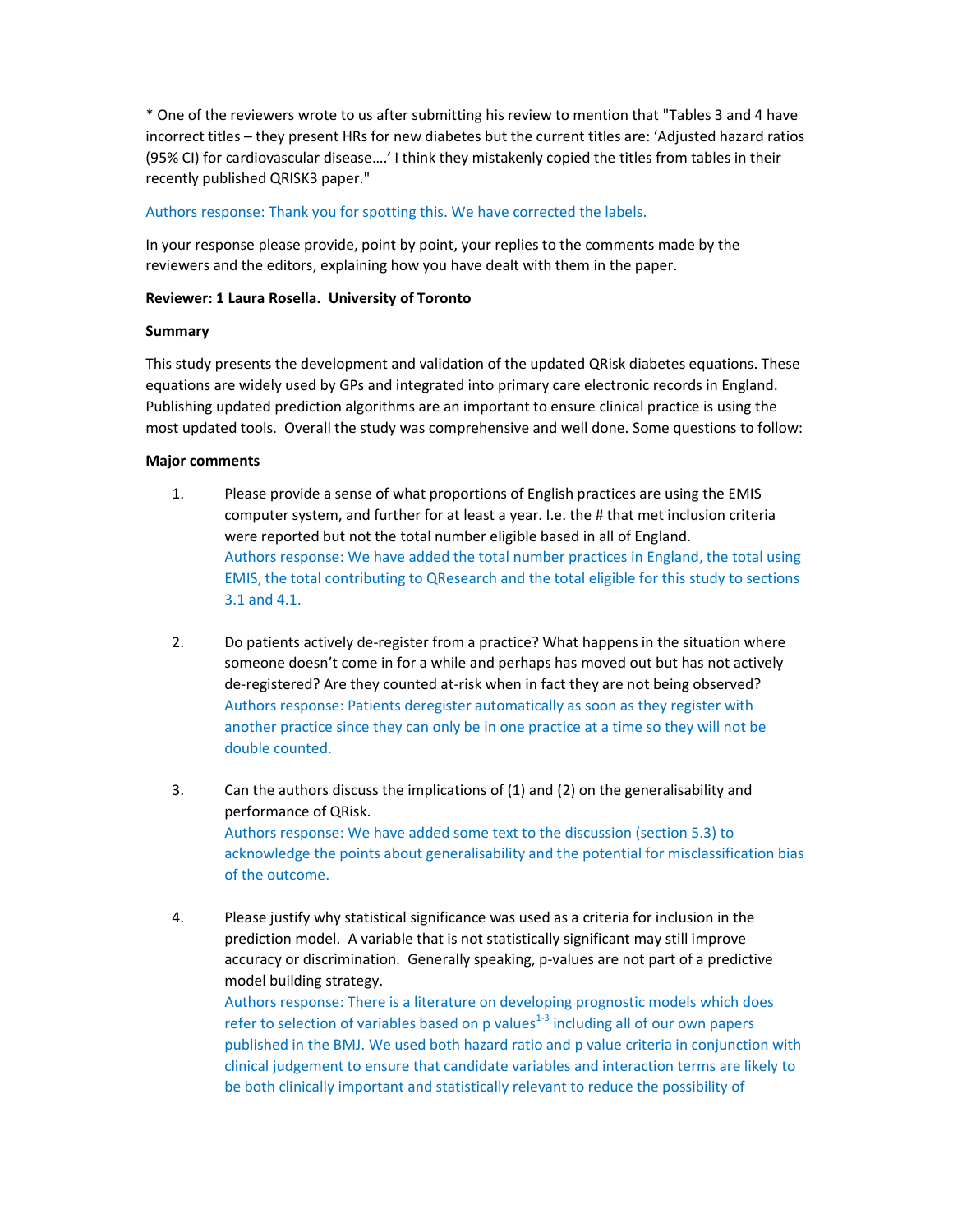including weak or uninformative predictors leading to model over fitting and optimism<sup>4</sup>. We have added this justification to section 3.4.

- 5. From my understanding, Qrisk is used to identify people who should be further screened/tested (using FPG or AIC). However, the inclusion of FPG implies indeed they have been screened/tested, likely signifying the physician deems the patient to be at risk. Moreover, this affects the imputation. Those that that are missing FPG are probably at lower risk and thus their imputed FPG are likely overestimates (given that they are made to match the distribution of available data). Can the authors comment on this? Only 16% of the patients had complete data for FPG, smoking and BMI (it was unclear which variables were missing more often) – so the impact could be significant. Authors response: the imputation approach incorporates the risk factors in the model, so imputed values for those with missing FPG are likely to be lower than the recorded values. We have added some text to section 5.3 about the percentage of patients with complete data. We have also included the complete case analysis for models A, B and C in supplementary tables 3 and 4. This shows hazard ratios were broadly similar in direction and magnitude to the analysis based on imputed data.
- 6. Do the % of data imputed differ between model A, B and C? This may affect the results as per comment 6. It would be helpful to include the % data missing/imputed by model and variables.

Authors response: We have used the same imputed dataset for deriving all three models so this didn't vary between the models. We have added a sentence in the methods section to clarify this (section 3.4).

7. Given the sample size – it would be feasible to estimate Models A,B and C based on complete data to see if the effect sizes meaningfully differ (i.e. you still have > 1million people with complete data). This would add some reassurance in light of the significant amount of imputation. Especially for key predictors (i.e. BMI) and potential for differential testing for FPG.

Authors response: We have added the results of the complete case analyses for models A B and C to the supplementary tables 3 to provide this reassurance. We have added the relevant text to the results (section 4.4) and discussion as suggested.

- 8. Some may question the inclusion of FPG such that it is circular to the outcome, given the cut-values for diabetes diagnosis. The authors may wish to comment on this. Authors response: We have included FPG in model B as that is the recommended next step for patients whose initial diabetes risk is high based on model A and have explained this in section 5.1. The text now reads "Model A could be used to identify those at high risk of diabetes who require a fasting blood glucose test or HBA1C test. After identifying those patients who meet the criteria for a diagnosis of diabetes Model B could be used to refine the risk estimation in the remaining patients once the result of the fasting blood glucose test is known, since this information provides a more accurate assessment of risk".
- 9. Shouldn't Table 3 and 4 read "Adjusted hazard ratios (95% CI) for diabetes? Currently it says "cardiovascular disease"…. Authors response: thank you for spotting this. We have corrected this.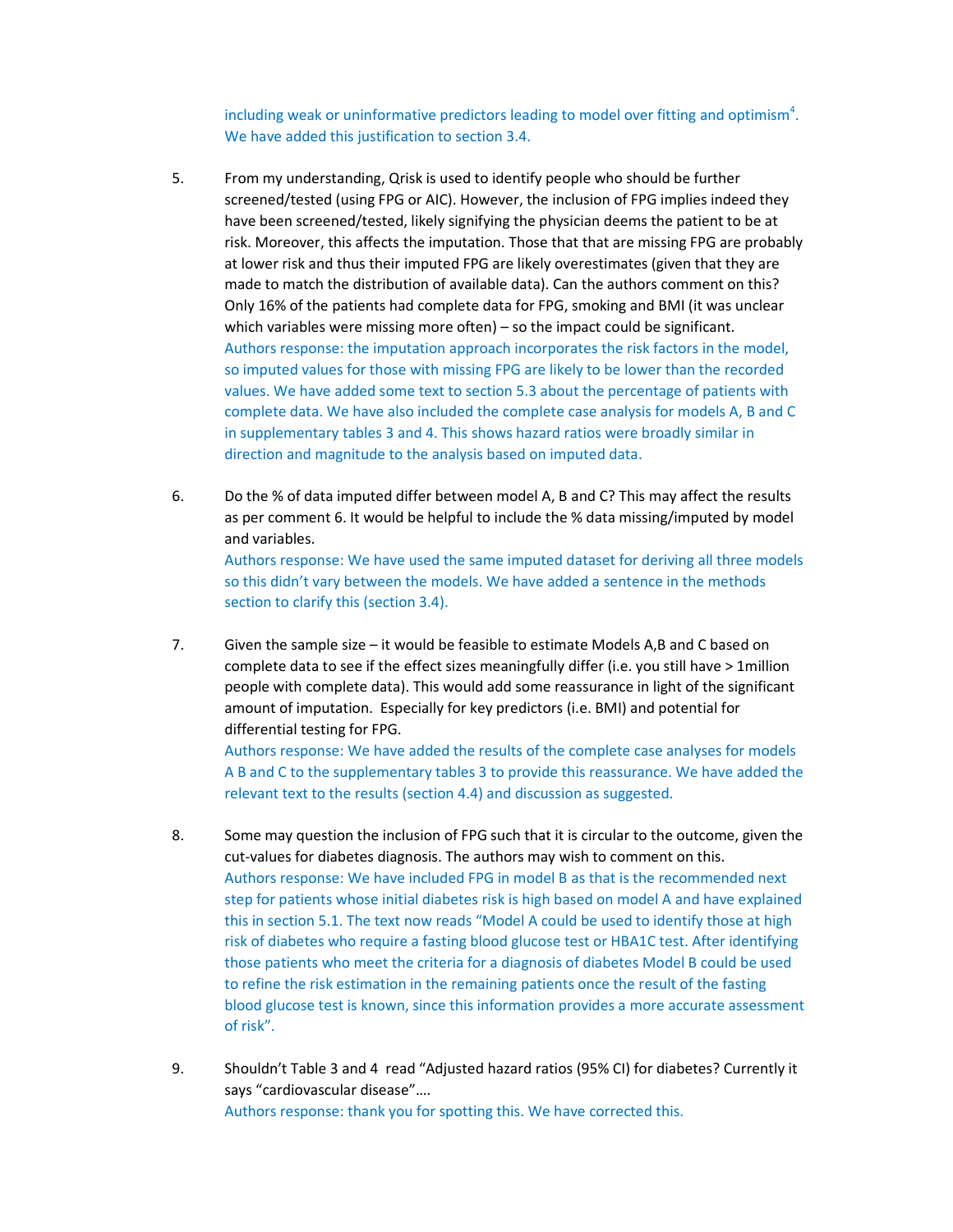- 10. Given the comparison to existing models and implication for practice, the paper would benefit from the inclusion of reclassification and clinical utilization metrics, such as Net Reclassification Index or decision curve analysis. Authors response: We have added decision curve analysis to the methods (section 3.7), results (section 4.7) and discussion (section 5.1). This shows model B had a slightly better net benefit than model C and both were better than model A. The graphs indicate that it is useful for risk thresholds up to about 40%.
- 11. The original model and simple model (A), now on the enhanced data (more practices and more complete data) actually performs quite well. This point could be emphasized. Authors response: we have included some text in section 5.2.4 which compares the new models with the original models.
- 12. I wonder if the authors could add some thoughts on bias-variance trade-off or over/under fitting. The more terms that are added to the model, the increase in complexity and the likelihood of overfitting. Ideally with prediction models, one is looking for that balance where the increased in complexity is equivalent to the reduction in variance, otherwise the models can perform worse. This is an explanation why in fact adding more variables does not outperform similar models. This also can explain why model C is not necessarily better than B.

Authors response: We have removed the sentence "there may be some over fitting of interaction terms given the number tested for inclusion" as this was added in error. We have added the following text to section 5.3 of the discussion:

"There may be some over fitting but this is unlikely given the large number of events. Generally, it is recommended that there are at least 10 events per predictor variable, including the interaction terms to avoid overfitting<sup>69</sup>. In our most complex model (model C in women) there were 45 predictor variables. Our derivation sample had 178,314 events giving 3962 events per predictor variable which is nearly 400 times the minimum recommended level."

## **Minor comments**

- 1. I was surprised how Model C (with the inclusion of A1C) significantly change South Asian ethnicity effects (Table 3). This may be worth commenting on with respect to the way risk is measured among South Asians. Authors response: We have added an additional table (supplementary table 1a) which shows the distribution of risk factors by ethnic group in the derivation cohort and some corresponding text to the results (section 4.2). Testing for FBS and HBA1C was higher amongst south Asians compared with the white/not recorded group. South Asians had marginally higher HBA1C values which may partly explain this effect. We have highlighted the changes in hazard ratios between the different models by ethnic group in section 4.4 of the results and added a comment to section 5.2.4.
- 2. Figure 1 and 2 could be moved to the supplementary material. Authors response: we have moved these to the supplement.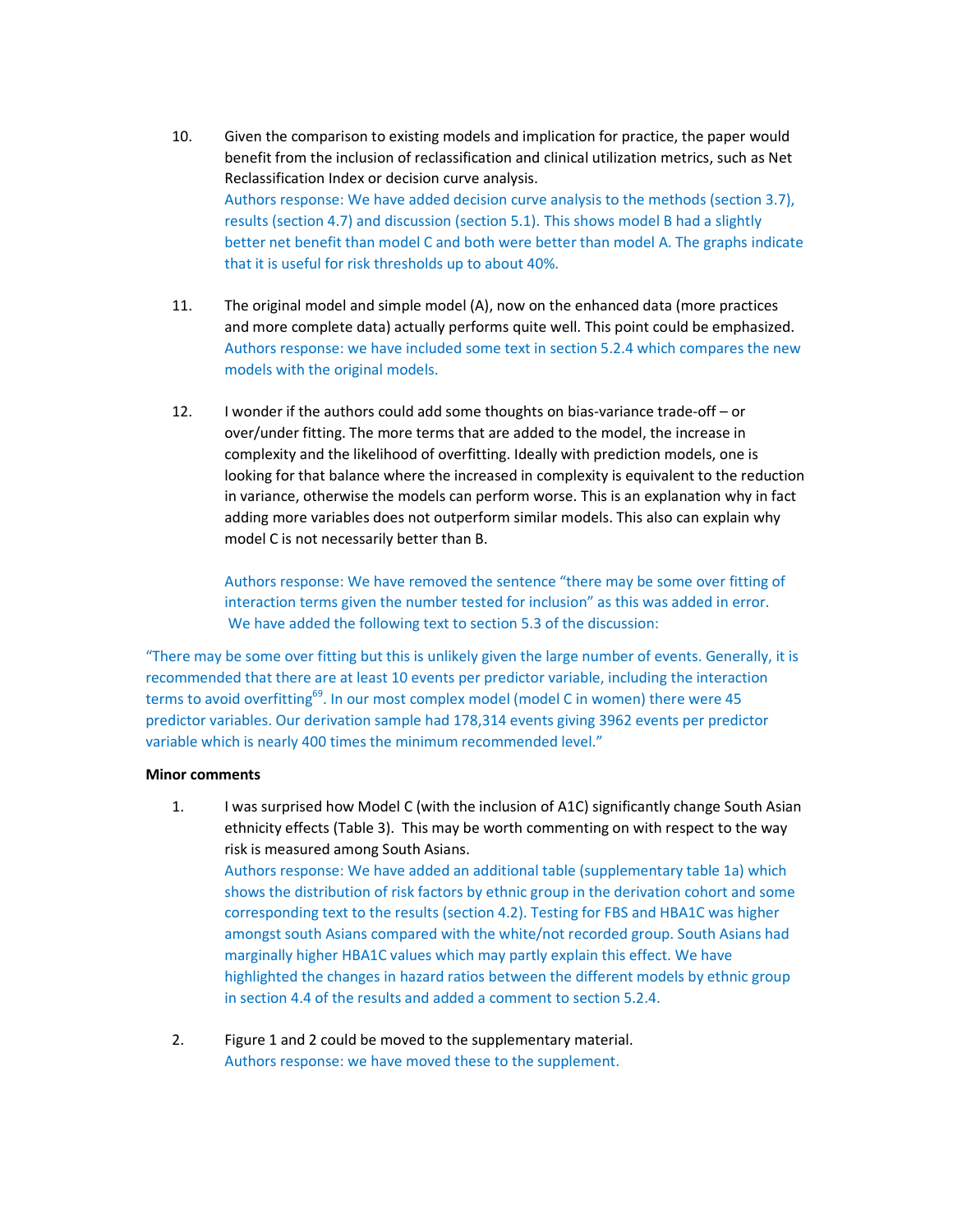#### **Reviewer: 2 Dan Lasserson University of Birmingham**

1. Hippisley-Cox and Coupland present an update of the Qdiabetes prediction tool, derived and validated from UK electronic primary care data. As for the previous version of Qdiabetes, it is simple to implement in a UK primary care setting which is a considerable strength. The statistical methods are not controversial, and the inclusion of indicators of significant mental illness is to be applauded as such tools may go someway to reduce the mortality gap from physical disorders in this patient group.

#### Authors response: thank you for these comments.

2. However, I think the definition of type 2 diabetes from primary care records needs some justification. I appreciate that the authors wish to maintain a consistent approach across the older and newer versions of QDiabetes, but there has been some methodological development to improve the accuracy of identification of patients with type 2 diabetes e.g. Clin Epidemiol. 2016 Oct 12;8:373-380 using THIN data. Given that the accurate identification of patients with type 2 diabetes is a critical outcome for derivation and validation I suggest that the authors either justify why their approach does not need alteration in line with the referenced method above or incorporate this in their analysis. Authors response: The method for classifying type of diabetes proposed by Sharma et al<sup>5</sup> was derived from THIN database and is based on records extracted from the Vision computer system. The Vision system is now only used by small minority of practices in England whereas EMIS is used by almost 60%. The THIN database has a non-standard coding system for "Additional Health Data" which is not present in QResearch so we couldn't apply this method to our database.

As in other studies, we classified patients as having type 2 diabetes if they had a recorded diagnosis of diabetes and had not been prescribed insulin under the age of 35<sup>6-8</sup>. However, we excluded patients with either type 1 or type 2 diabetes from the study at baseline. Of the 377,053 patients with a diagnosis of type 1 or type 2 diabetes who were excluded in the derivation cohort, 34,195 (9.1%) were classified as having type 1 diabetes. This is very similar to other studies<sup>9</sup> including the one by Sharma et al where the proportion of patients with type 1 diabetes was 8.2%<sup>5</sup>. We have added this point to section 5.3 of the discussion.

## **Reviewer: 3 : Andrew Vickers**

1. This is a very impressive study of a prediction model for diabetes. In developing the model, the authors have done all the right things, such as using a very large cohort of patients, separating validation and training cohorts, and following the TRIPOD statement. Unfortunately, the presentation of the results leaves a very large amount to be desired. What the authors do is throw a huge amount of numbers at the reader and somehow hope that they will make sense of them. For instance, in the key table 5 – the table I'd look to in order to determine whether the new model is better than the old model and whether e.g. it is worth taking a fasting glucose or not – the authors present no fewer than 72 different numbers. Which one should I be looking at to answer my question?

Authors response: Table 5 presents 24 main statistics (with 95% CI). Comparing the new model B which includes fasting glucose with the new model A without fasting blood glucose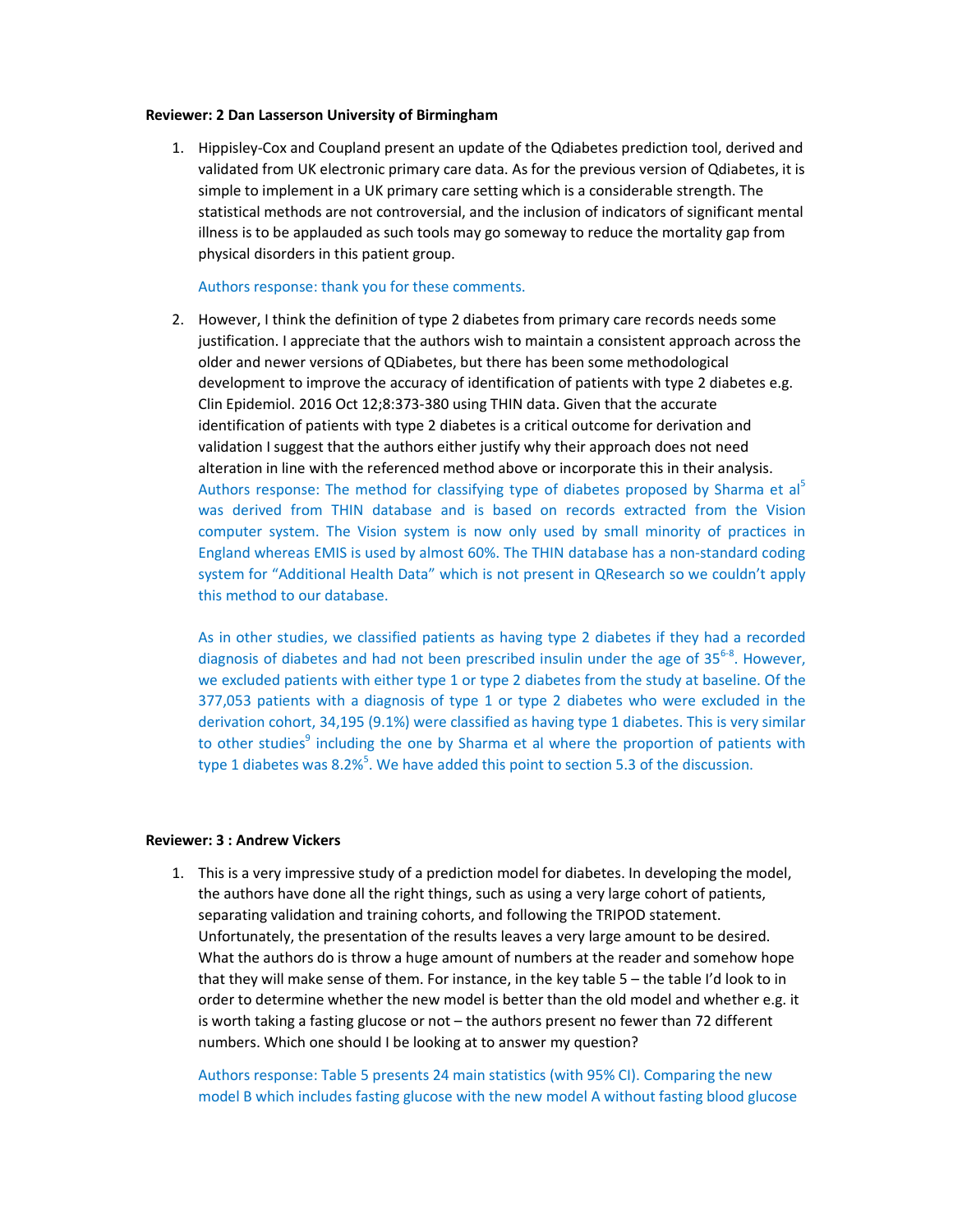then this shows substantial increases in all of the discrimination statistics for men and women for model B (e.g. more than a 10% increase in variation explained) indicating that inclusion of fasting blood glucose does improve discrimination.

Supplementary table 5 provides 55 estimates for model A. How am I meant to derive from this table information on whether model A is worth using or not?

Authors response: We agree there is a lot of information in this supplementary table. We have provided this so the information is available for readers with a specific interest in how well the model performs in particular subgroups.

The same goes for the text of the results section, which is a rather rote repetition of prognostic metrics. For instance, the authors write: "In women, model A explained 50.5% of the variation in time to diagnosis of type 2 diabetes (R2), the D statistic was 2.07 and the Harrell's C statistic value was 0.834." They then give D, C and R2 for men for model A, women for model B, men for model B, women for model C and then men for model C, pretty much using exactly the same wording. After reading the paper, I'm left with a general feeling that the new model is probably a bit better than the old paper, and that using some additional tests can help. But I don't know whether the improvement with the new model is anything to write home about or whether it is worth doing the new tests. And I say this as a professional statistician who works with statistics like C every day. What the authors should do instead is to give statistics, and make logical, stepby-step arguments, that focus on clinical consequences. It is fine to mention discrimination and calibration, briefly, but then the authors need to move on to explaining what would happen to patients and populations if the models were used to make clinical decisions, such as whether to give intensive lifestyle advice or do more testing.

For instance, the authors might show a table that gives, for every 100,000 patients, the number of patients identified at high risk by a certain illustrative cut-point on the model, the number of diabetes cases identified early (i.e. sensitivity x prevalence) and the number of cases missed (i.e. [1-sensitivity] x prevalence). They might then compare these results for different cut-points or different models (e.g. original model vs. new model).

Authors response: Please note supplementary table 8 gives the values which are needed to do these calculations at different thresholds of risk. Figure 2 gives numbers and % of patients with diabetes identified early for different models and strategies.

Several of the prior Qrisk models have also published decision curves e.g. BMJ 2012;344:e4181 doi: 10.1136/bmj.e4181, which is a good way of evaluating clinical utility. I look at that curve and I fully understand how and in what circumstances the model is of value. In particular, the new model is better in the range 5% to 20%, which is exactly the sort of thresholds for decisions about cardiovascular risk prevention. I look at the current table 5, and I'm not so sure at all. Indeed, the BMJ has published a full explanatory paper describing the advantages of decision curves and similar approaches (BMJ 2016;352:i6 http://dx.doi.org/10.1136/bmj.i6).

Authors response: We have added decision curves for the new diabetes models (see response below).

**Hence, the major suggestions are:**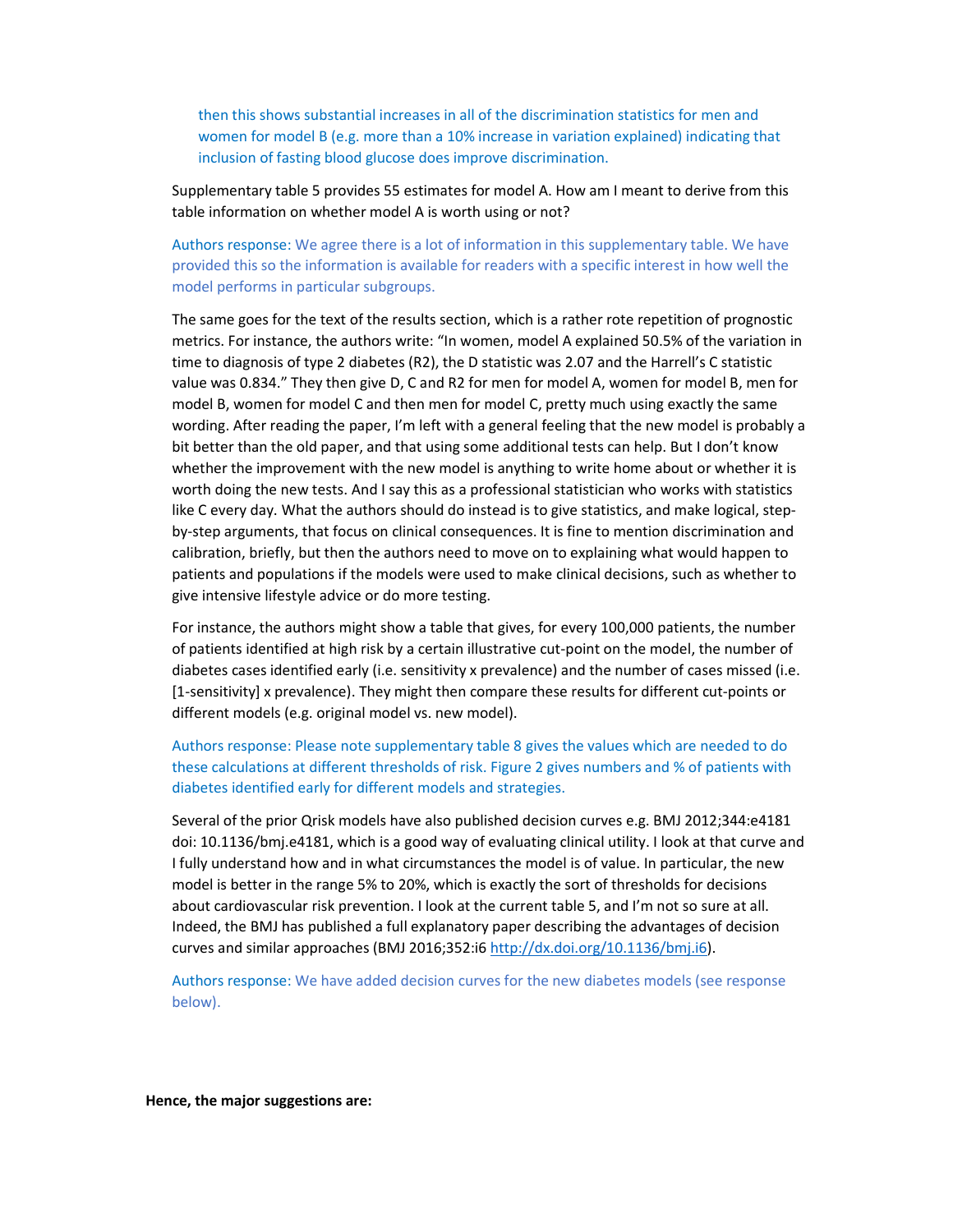2. Dramatically reduce the number of measures of discrimination that are reported. I would recommend dropping reference to R2, sensitivity, specificity and D. If you are not sure why, simply ask yourself the question: "what levels of sensitivity / specificity / D / R2 is "good enough" to warrant clinical use of a model?" The lack of a coherent answer to that question illustrates the problem.

Authors response: The purpose of this paper is to present the derivation and validation results in sufficient detail to allow other parties (including other researchers, heath economists, policy makers and those who write clinical guidance) to evaluate it and develop their recommendations which will also need to take account of resources and other clinical priorities. Whilst we agree that we have presented a large amount of data, we are aware that third parties do tend to make use of this and if it's not presented, will contact us separately about it. We note that reviewer 6 (Richard Riley) was satisfied with the information presented.

- 3. Include clinical implications of using different models with a population standardized to a size of e.g. 1,000,000 or 100,000 (cf, supplementary table 5, where results are given for 2,629,940 patients). Report: How many patients subjected to further work-up / treatment unnecessarily? How many patients destined to get diabetes are identified for early intervention? How many of those patients missed? Authors response: We have presented figure 2, figure 4 and supplementary table 8 which between them include all the information needed to scale the results to country level, region, local health economy or general practice. We think this is preferable to an arbitrary size and limits the number of tables presented.
- 4. Calculate net benefit and consider a decision curve. Authors response: Authors response: We have added decision curve analysis to the methods (section 3.7), results (section 4.7) and discussion (section 5.1). This shows model B had a slightly better net benefit than model C and both were better than model A.

## **Other comments**

- 5. The rationale for including a hazard ratio criterion of >1.1 or <.90 is unclear to this reviewer. Predictiveness depends on both the effect size and prevalence (compare, for instance, a predictor with an odds ratio of 1.2 that is found in 50% vs. 0.5% of the population). Authors response. See comment above in response to reviewer 1 point 4.
- 6. The funnel plots are invalid. The idea behind of a funnel plot is that under the null hypothesis of no association between variance and the estimate of interest, the distribution of points on the graph will follow a funnel shape. This is not the case when the estimate of interest is an AUC. When the central estimate of AUC is around 0.85, one would expect a long tail of low AUCs for centers with low sample size.

Authors response: We have these included these plots as this allows an assessment of the variability between study practices as recommended by Collins et  $a^{10}$  although we have changed the text and the legends on supplementary figures 2a-d so that they are no longer referred to as funnel plots.

7. Rounding is inconsistent in many tables, suggesting that markup code (e.g. putdocx in Stata) has not been used.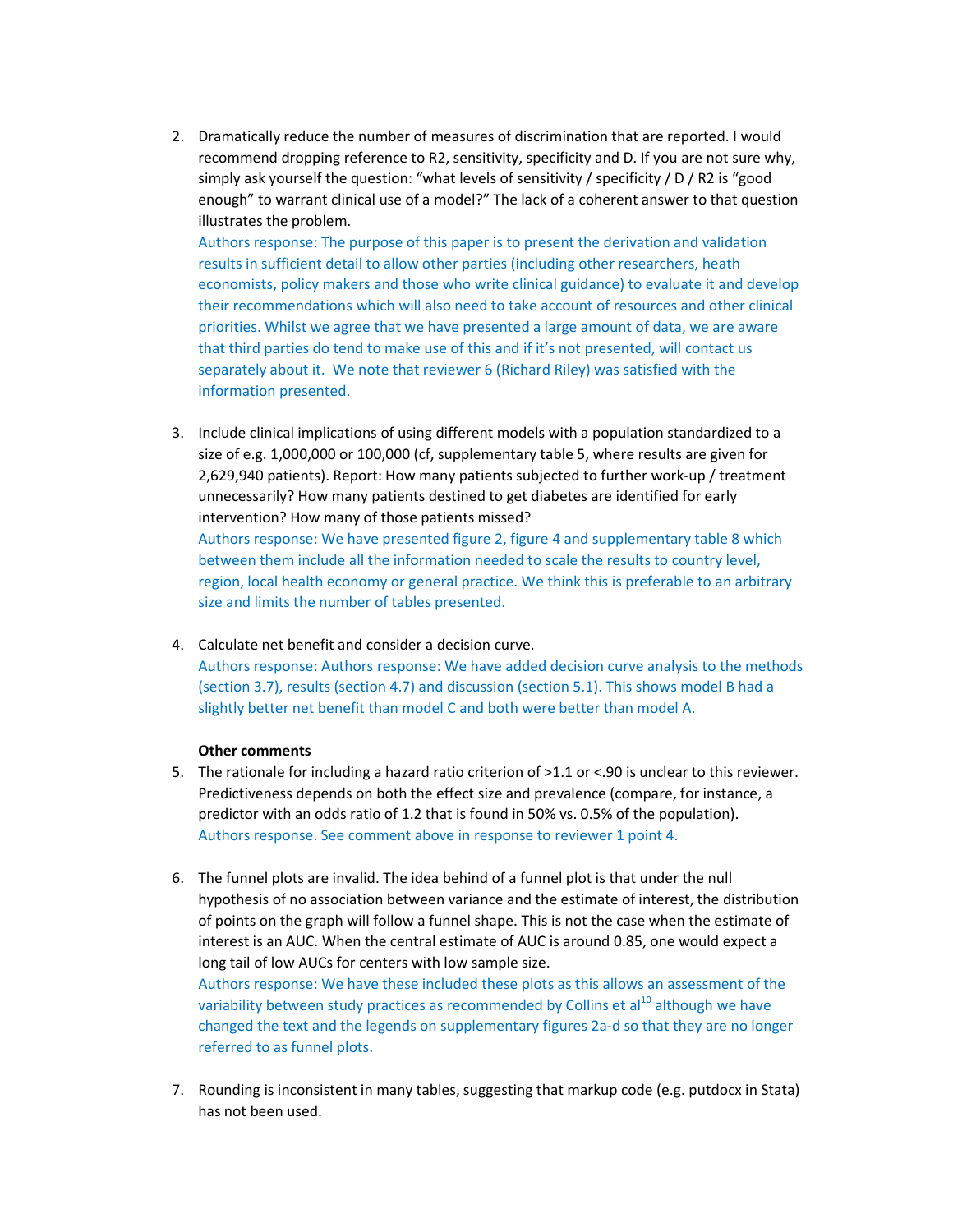Authors response: The reviewer is correct that we haven't used the Stata command putdocx. We have, however, specifically considered how best to round each set of results taking account of the width of the confidence intervals and magnitude of the estimates in line with previous publications.

8. Various graphs present hazard ratios by a predictor such as age. These are pretty uninterpretable. Please give absolute risks instead. Authors response: The hazard ratios are adjusted for the other risk factors in the model and take account of these whereas the absolute risks depend on the levels of individual risks factors so could not be concisely summarised in one graph.

We also note that reviewer 4 indicated these graphs were adequate so we have not changed them (they are also consistent with many of our previous publications and so allow comparisons to be made between different models).

- 9. The calibration plot is non-standard, with the x axis being centile of predicted risk rather than absolute predicted risk. (If you want an ado file to do a standard calibration plot in Stata, please feel free to get in touch!) Authors response: we have changed the calibration plots as suggested (see figures 1a-c)
- 10. On a side note, the interface for the Qrisk calculator does not follow many of the principles for risk communication, such as avoiding technical terms (e.g. "your score has been calculated using estimated data") and including both probability of the event and probability of not having the event.

Authors response: thank you for these points, which we will bear in mind for future versions of the web calculator and will discuss with our patient representatives.

## **Reviewer: 4 Christian. Göbl, Medical University of Vienna, Austria**

- 1. In this prospective cohort study Hippisley-Cox and Coupland aimed to develop and validate an updated QDiabetes-2017 risk prediction algorithm to estimate the risk for type 2 diabetes. Therefore, the authors studies 8.19 Mio patients (178,314 incident cases) between 25 and 85 years (derivation cohort to build the model). In addition, a validation cohort containing 2.63 Mio patients (63,326 incident cases of type 2 diabetes) was also included in this study. The follow-up period was 10 years and risk estimation models were assessed for men and women separately. Thereby traditional risk factors (already included in the previous QDiabetes model) in addition to new risk factors like atypical antipsychotics and psychiatric disorders, use of statins, history of gestational diabetes mellitus (GDM) or polycystic ovary syndrome (PCOS) were included. Moreover, the additional predictive value of laboratory assessments (HbA1c and fasting glucose) were examined. Three different models were created for both sexes, showing adequate predictive accuracy: Model A (anamnestic variables); Model B (anamnestic variables + fasting glucose); Model C (anamnestic variables + HbA1c). Model B showed the best performance for predicting 10 year risk of type 2 diabetes with C = 0.90 and 0.88 for women and men, respectively.
- 2. This is an interesting and timely area of study and of particular importance for the general medical practitioner. I have following questions and suggestions:

Authors response: thank you for this comment.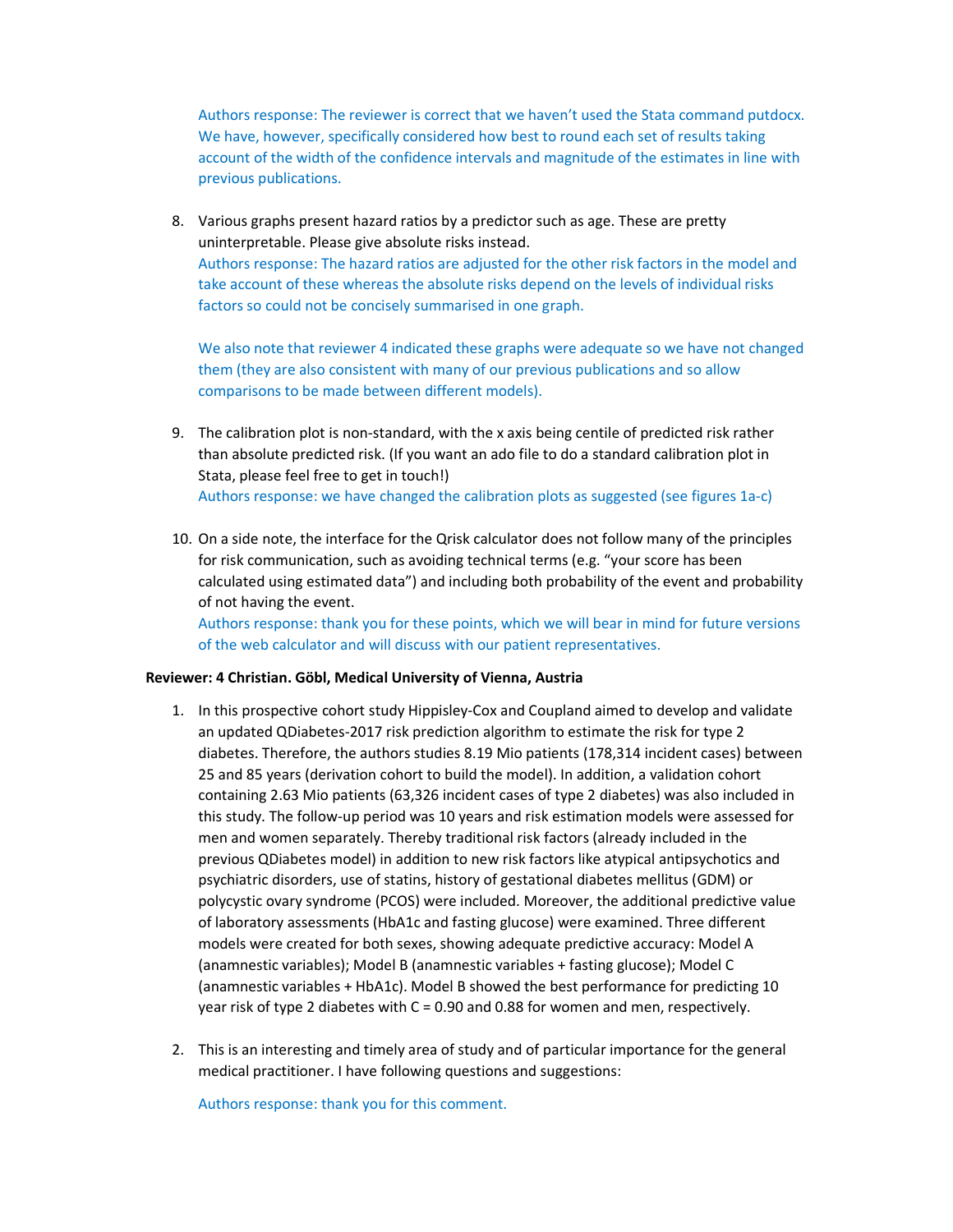3. The authors have wide experience in modelling of epidemiologic data and I appreciate the use of modern statistical techniques like multivariate imputations of missing data and use of fractional polynomials. The functional form of the nonlinear relationships is adequately visualized (Figure 1), but please explain the function selection procedure for fractional polynomials with more detail (e.g. see W Sauerbrei, J. R. Statist. Soc. A. 2002). Model development (derivation cohort): Did the authors compare prediction errors of less and more complex models (e.g. by using resampling strategies like cross-validation). If so, I would suggest to include some of this data to ensure that overfitting was adequately addressed.

Authors response: We selected second-degree fractional polynomial terms (FP2) and have added this to the methods. We used Akaike's Information Criteria to compare fit and performance of different models in the derivation cohort. We have added this to section 3.4. We didn't compare prediction errors of less and more complex models using cross validation.

4. As an advantage, the authors considered sex-specific risk factors and therefore included previous diagnosis of gestational diabetes or polycystic ovary syndrome into the risk estimation models. However, diagnostic criteria for GDM and PCOS have changed during the study period (patients were registered between Jan 2005 and Dec 2016). Also, the prevalence of GDM seems to be unexpectable low in this study (0.4%). Please comment on how these disorders were diagnosed and how changes in diagnostic criteria might influence the models. Please note that also diagnosis of type 2 diabetes has changed: In 2010 the ADA and 2011 the WHO consistently added HbA1c ≥6.5% to their diagnostic recommendations for overt type 2 diabetes and the ADA has recently updated their diagnostic procedures (ADA Standards of medical care 2017).

Authors response: The definition of polycystic ovary syndrome and gestational diabetes were based on clinical computer diagnostic codes recorded in the patients' electronic health record. We have clarified this in section 3.3. We agree that the prevalence of gestational diabetes seems low and this is only partly explained by our reporting over ages 25-84 years rather than restricting to women of child bearing age. It is possible that some women with gestational diabetes were not diagnosed or that the diagnosis was not recorded. We have added a comment on the under-ascertainment of these variables to the discussion section 5.3.

5. How was fasting glucose examined (venous sample or capillary measurement)?

Author: it was venous sampling. We have clarified this in the methods section 3.3

6. High risk for type 2 diabetes could be also examined by oral glucose tolerance testing and impaired glucose tolerance (another "prediabetic" condition) is diagnosed if 2h glucose exceeds 7.8 mmol/l. While this test is more time- and cost-intensive it has superior performance over fasting glucose or HbA1c to identify patients with high risk. Thus, I would suggest to include OGTT data if available or address this point in the discussion.

Authors response: We haven't got OGTT data and have noted this as a limitation in the discussion section 5.3.

7. Overall, I think that this is a very interesting and timely manuscript.

Authors response: thank you for your helpful comments and suggestions.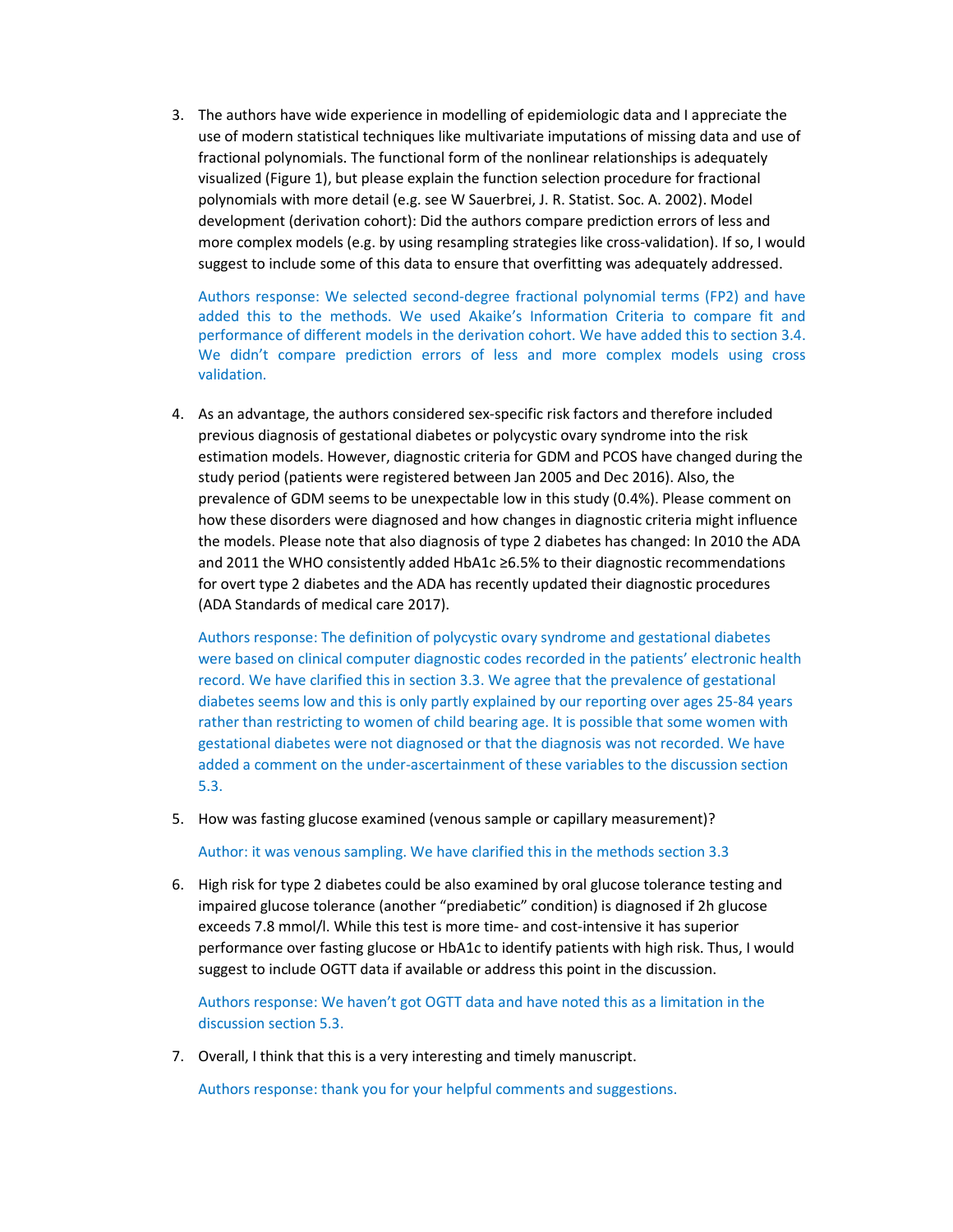## **Reviewer: 5 Rod Jackson**

This is an update of the QRISK group's 2009 BMJ publication of a Diabetes prediction algorithm and follows the same basic methodological approach. The group also published QRISK3 in the BMJ this year, following a similar modelling approach and which I also reviewed for the journal. So overall, I have no concerns about the general methodology, which has been widely peer reviewed.

Nevertheless, I have several issues to raise in regard to this particular paper.

1. Firstly, I am concerned about the validity of model B, which adds fasting blood glucose (FBG) to the main model (A), and model C, which adds HbA1C to Model A, because of the degree of missing data. By my calculations, only 14.5% of the derivation cohort had FBG measured and only 6.2% of the cohort had HbA1C measured. I am not an expert on multiple imputation, but I would like to recommend that the editors seek advice from an expert on imputation about the validity of imputing a variable when 93.8% (and 85.5%) of the cohort is missing the relevant variables. Not only is this extreme missingness but it is not missing at random.

Authors response: thank you for these points – please see our reply to reviewer 1 points 5 and 7.

- 2. Secondly, I note that Fig 1g and 1h in the paper (HRs by age and BMI) look very different to the equivalent figures in the 2009 paper. Could the authors explain. Generally speaking HRs attenuate with age (as in the 2009 paper)> However in the paper under review, they increase until about age 65-70 years, and then decrease in older people. Authors response: The graphs presented in the original 2009 paper were different since we used a different comparator in presenting the hazard ratios. We have updated the plots for this paper to be consistent with the earlier paper and the patterns are more comparable. These can now be found in supplementary figure 1.
- 3. Thirdly, I would like to suggest that it is timely for the authors to start developing their models on the whole dataset rather than randomly splitting into derivation and validation datasets. I had planned to make this same suggestion wrt QRISK3 but forgot to. Risk prediction modelling has developed a lot in the last 10 years, in no small part because of the modelling work done by the QRISK group, and it is now accepted that there is no gain in randomly splitting such a huge dataset as the two two cohorts will always be identical. The extended TRIPOD statement (Moons et al Ann Intern Med. 2015;162:W1-W73) discuss this issue is some detail. Also Steyerberg, who is one of the authors, has written extensively on this topic and argues that when a dataset is large enough that you can split it, it is no longer necessary to do it. (see his 2009 book on Clinical Prediction models Chapter 17, page 302 "In sum, split sample validation is a classical but inefficient approach to model validation…….. Simulation studies have shown that rather large sample sizes are required to make split sample validation reasonable. But with large samples, the apparent validity is already a good indicator of model performance. Hence we may conclude that split-sample validation is a method that works when we don't need it."

If the authors are keen on splitting the cohort, then it should be done by time or geographically and only as a sensitivity analysis, not the main analysis. However, I would suggest that they don't do it at all, because, as expected, none of their many published models have shown any benefit of splitting the cohort.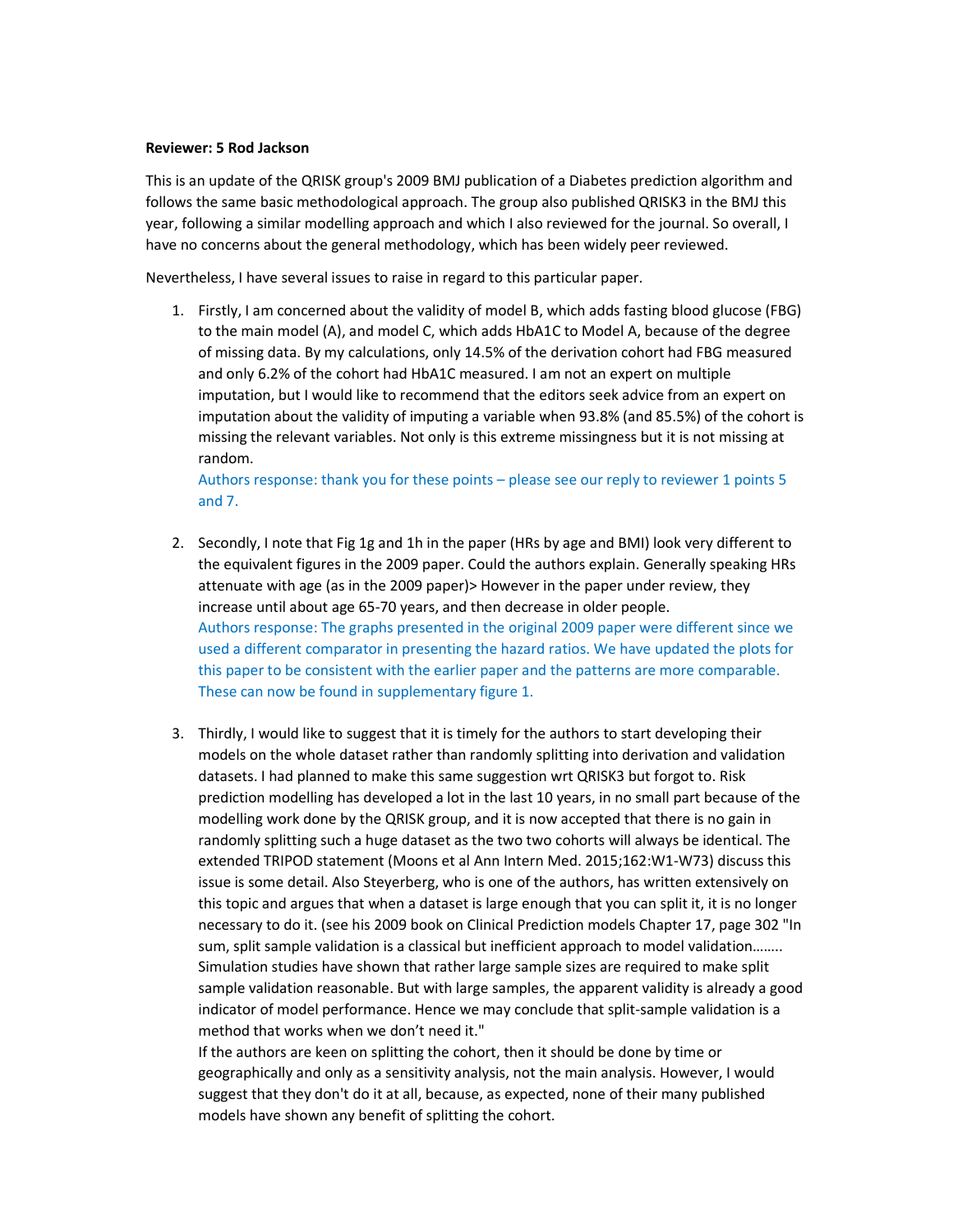Authors response: We think this is an important point but are aware of different views on it (e.g. reviewers 3 and 6). We have therefore included the following text in section 5.3 "Some researchers argue that a split sample validation is not necessary in the circumstances where the sample is large enough to be able to split it<sup>3</sup>, as in our study. Others, argue that a split sample validation is still valuable but it would be better to use a non-random selection of practices covering a broader range of settings or to split by geographical location or by time since randomly splitting a huge dataset is likely to result in similar populations<sup>4</sup>".

## **Reviewer: 6 Richard Riley**

Thank you for the opportunity to review this paper. A very relevant topic and well-written article. It is important to update prediction models over time, as predictor effects and baseline risks may vary. Also statistical methodology improves, and so it gives the authors the chance to apply state of the art techniques. Upon review, I think this is generally a very good paper, as you would expect from these authors, using similar methods to recent papers such as QRISK3. It may be tempting to view this as another Q paper, but we must not forget that the models are being built on large, routinely available data from the UK, using sound statistical methods and rationale, and is clearly produced with much care and attention to detail. Therefore, it is an article that is both timely, well-motivated and clinically relevant, and would be welcome in the BMJ in my opinion.

# Authors response: thank you for these comments

Focusing on statistical issues, I do have some important comments for the authors to consider in their revision. I am confident these are addressable by the authors and hope they help improve the article going forward.

1. Perhaps my major comment is that there is no consideration or adjustment for overfitting (shrinkage) upon model development. This means I am concerned that predictions may be slightly too extreme, due to overfitting to the observed data. Of course, the dataset is huge, and there are 178000 events, so I do not expect overfitting to be very big. Indeed, this is most likely the rationale for not doing it. However, it is an important part of model building (to check for overfitting) and the authors themselves say that: "There may be some over fitting of interaction terms given the number tested for inclusion" – so why not examine this statistically, for example using internal validation via bootstrapping to get the average calibration slope of a developed model in the bootstrap samples? (This is then the uniform shrinkage). This is perhaps some evidence of overfitting in the validation: "In women, the mean 10 year predicted risk was 3.62% for model A and 3.42% for Model B. The observed 10-year risk was 4.21% (95% CI 4.16% to 4.26%). In men, the mean 10 year predicted risk for model A was 4.97% and 4.71% for Model B. The observed 10-year risk was 5.56% (95% CI 5.48% to 5.61%)." - predicted risks are slightly too low then (although still very close). Would this have been improved if a shrinkage factor had been applied to the developed model after development?

Authors response: Please see response to reviewer 1, point 12 on over fitting. In summary, we had added the sentence about 'overfitting of interaction terms' in error and have removed it. We don't think there is likely to be overfitting since the sample size is so enormous. We have also added the calibration slope overall and by subgroup in supplementary table 7 with some corresponding text to section 4.5.2 of the results. This shows the models were well calibrated overall and by age group with there was no evidence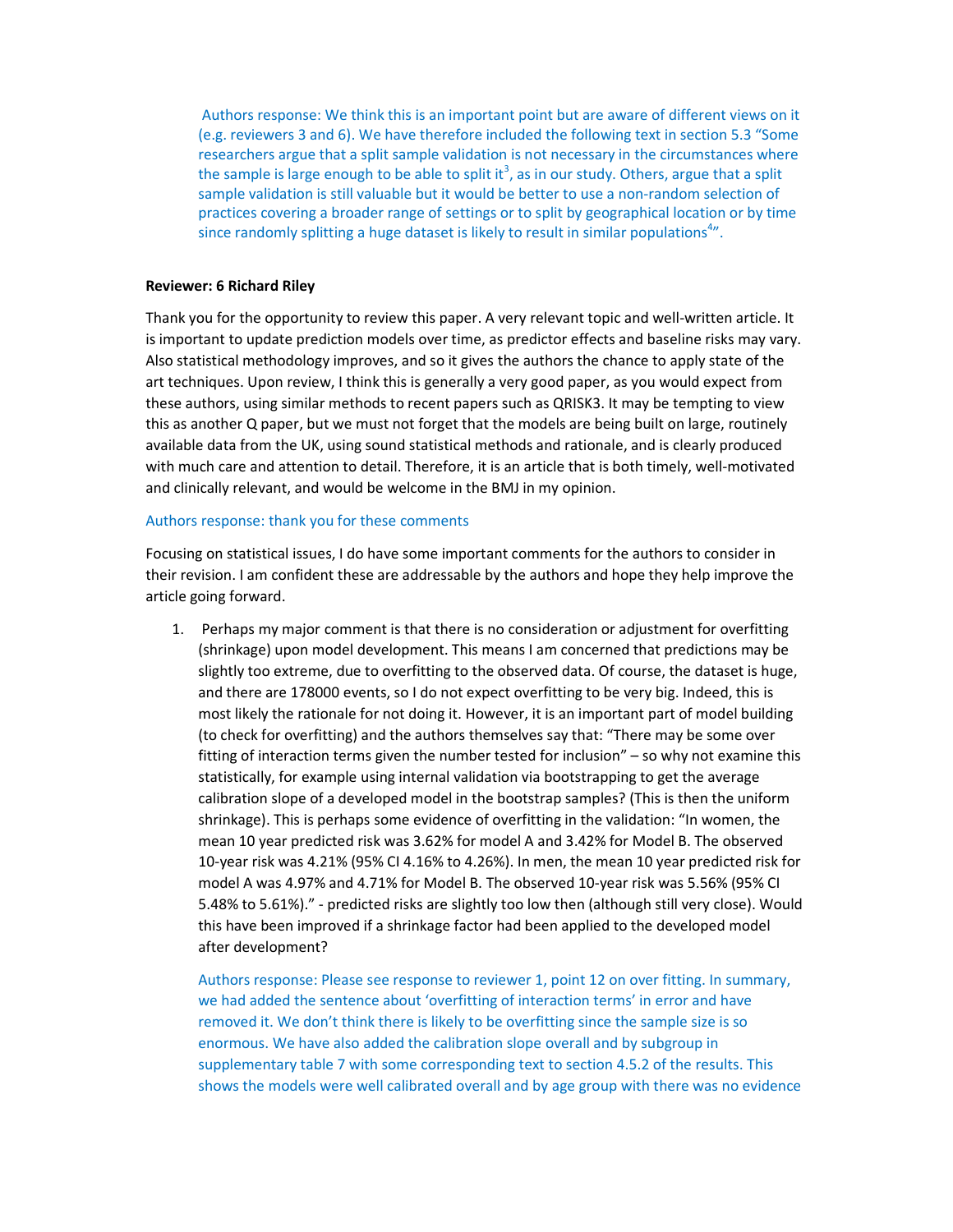of overfitting as the slopes were close to 1. Model B tended to have better calibration than model A within some of the subgroups.

2. The validation is done a new group of practices. I think this approach is reasonably ok. I see another reviewer suggests this is sub-optimal. I have some sympathy with that thought view, in that a random sample of omitted practices would be expected to perform well, as the random element will make the derivation and validation practices similar on average. If splitting is done, I would have preferred a non-random sample, specifically looking at practices that cover a broad set of case-mix and settings. But I think all this is a minor point. Indeed, if the response to part 1 is that there is very little overfitting, and that shrinkage was unnecessary, then I think all this is a mute point.

Authors response: We have added some text to section 5.3 of the discussion on the merits of split sample approaches to validation. However, we have also done a validation within each general practice (see figure 2 in supplement).

- 3. The reporting of discrimination is well done, with a range of statistics given (one reviewer says to reduce these, but I don't agree), but calibration is not so well reported. In terms of examination of calibration performance, please can we see estimates of the calibration slope, alongside the overall agreement? Also, the calibration plots in Figure 3 should have CIs adding to each point, and actual risk values given on x-axis (not tenths). Authors response: We have added the CI to the calibration graphs now labelled figure 1a-c. The x-axis now gives the actual risk values.
- 4. Discrimination is examined in subgroups, but not calibration. Yet calibration is far more important, as discrimination is likely to reduce in subgroups by definition (as case-mix is narrowed), but calibration should be checked, using calibration slopes and overall calibration statistics.

Authors response: we have added a new supplementary table 7 with the calibration slope overall and by subgroup and corresponding text to section 4.5.2 of the results.

- 5. I may have missed it, but crucially the actual developed model equations are not given in full. Some of the predictor effects are given in a table, but the fractional polynomial terms are not given (only in the figure). I also can't see the baseline survival values either at various time-points. To enable an independent validation, that does not require the user inputting values on the web tool, it is essential that the full models are given Authors response: information on estimates for the full models with baseline survival values is published on the qdiabetes.org website. We have added a statement to reinforce this to the paper (section 5.3). One of the other reviewers was able to access it on the website so wonder if there was an intermittent fault but it is working now.
- 6. How was fractional polynomial modelling (i.e. choice of non-linear trends) combined with multiple imputation and rubins rules? Specifically, the choice of trend may have been different in each imputation. Furthermore, it is known that the imputation should itself include the non-linear trends in order to be fully specified, as otherwise such trends may be lost or diluted. This is a methodologically taxing issue, but should be reported for transparency, even if a pragmatic approach was used to address things.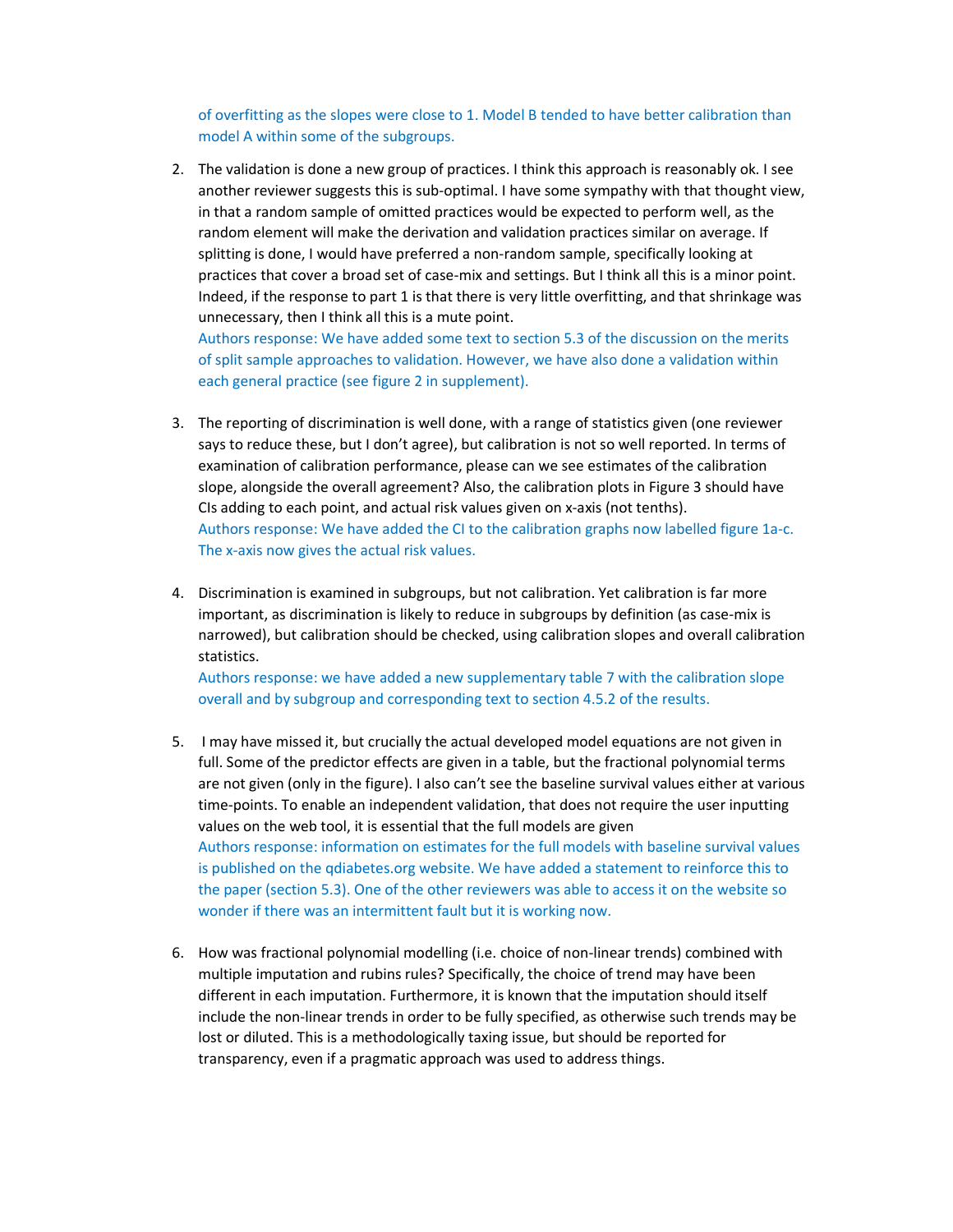Authors response: We modelled the fractional polynomial terms using the complete data. We didn't include fractional polynomial terms in the multiple imputation. We then applied fractional polynomial terms to the imputed data before running the Cox models (section 3.4)

7. Methods says: "We used the regression coefficients for each variable from the final models as weights which we combined with the baseline survivor function evaluated" – how was the baseline survivor function estimated? Earlier on the authors refer to a non-parametric method, but please be clear that this was the approach used to get the S0(t) values for the final model.

Authors response. Yes this was the approach we used. We have clarified this in the paper in section 3.4.

- 8. There are many version of the R-squared statistic. Please could you report which version you used? Specifically, it seems either Royston and Saurbrei's Rsquared\_D or Royston's explain measure of variation R was used here, but which one? Authors response: We have updated section 3.5 to refer to the  $R^2$  derived from Royston's D statistic.
- 9. STATA should be Stata. Authors response; We have changed this.
- 10. When comparing models, I think some consideration of the net-benefit function is essential (i.e. this is another of my most major comments). This links model predictions to clinical decisions, and compared the overall harms versus benefits of that decision, as described by Vickers et al. [1,2] Vickers AJ, Elkin EB. Decision curve analysis: a novel method for evaluating prediction models. Med Decis Making 2006;26(6):565-74. Vickers AJ, Van Calster B, Steyerberg EW. Net benefit approaches to the evaluation of prediction models, molecular markers, and diagnostic tests. BMJ 2016;352:i6. doi: 10.1136/bmj.i6 Authors response: We have added the decision curve analysis to the methods (section 3.7), results (section 4.7 and figure 4a and 4b) and discussion (section 5.1).
- 11. "For the new variables of interest in model A, atypical antipsychotics were associated with a 74% increased risk of type 2 diabetes in women …" – such %s should be accompanied by a CI Authors response: We have added the confidence intervals to the results section.
- 12. I wonder if there are competing risks, especially in the older age groups? If so, how was this handled, if at all? If it was not, then could risk predictions by too high in the older groups, due to the competing event of death being handled by censoring? See: Wolbers M, Koller MT, Witteman JCM, Steyerberg EW. Prognostic models with competing risks methods and application to coronary risk prediction. Epidemiology 2009;20:555-61 Authors response: We have added the following text to section 5.3. "We haven't taken account of competing risks in this analysis since the results can be difficult to interpret and use in clinical practice<sup>11</sup>. However, not accounting for the competing risk of death in the elderly is likely to result in risk estimates which are too high in this age group".
- 13. Only 16% of patients had complete data for glucose measurements, smoking and body mass index. The authors rightly note this limitation. It is a major limitation, in my opinion. Therefore, Model B (the one shown to perform best) is based on a large amount of missing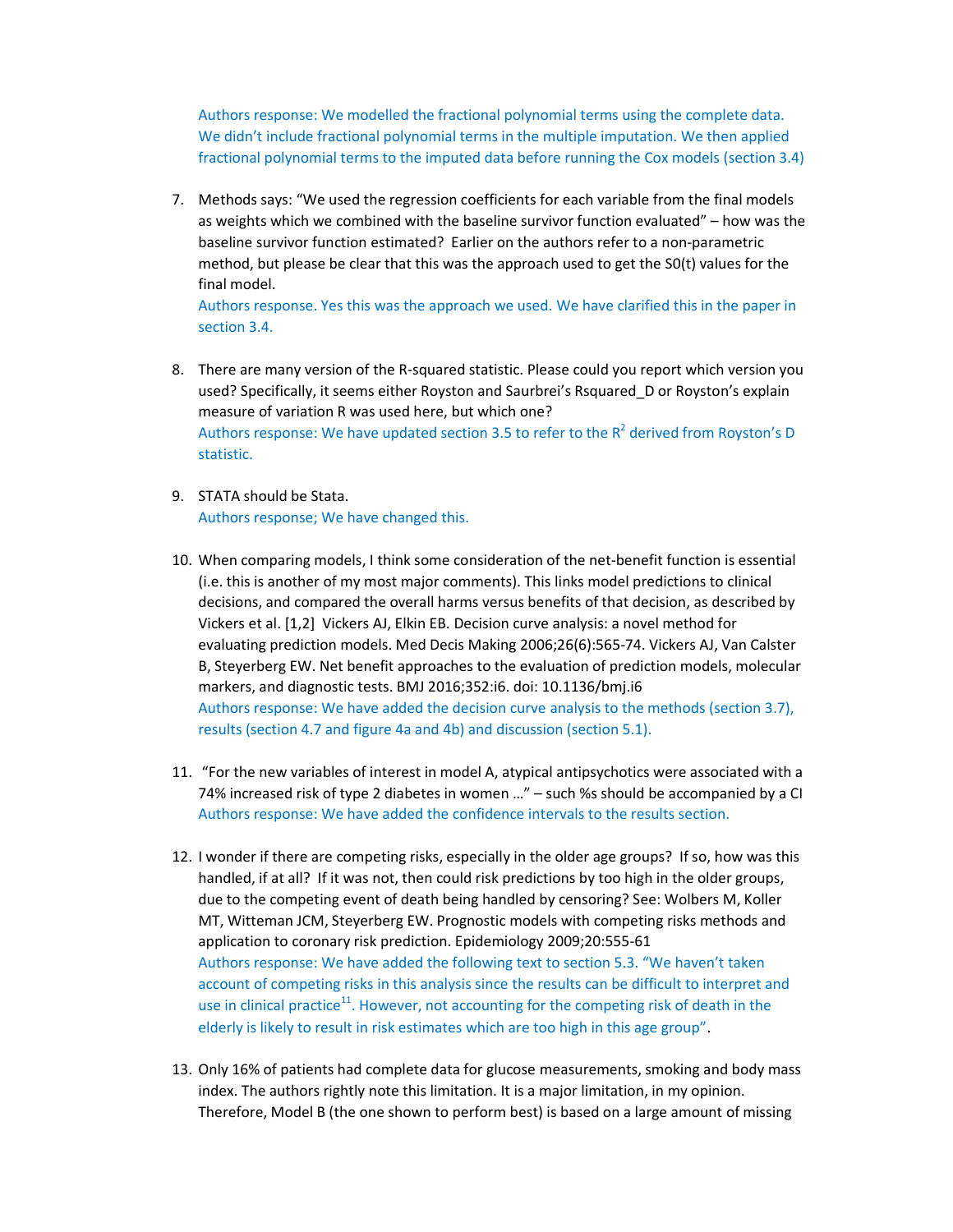data being imputed. I would note this limitation in the abstract itself. It suggests, at least to me, that further external validation is needed in more completely collected data, before we can be confident about using this model.

Authors response: We have added a sentence to the abstract as suggested and also emphasised the need for additional external validation in more complete datasets in the discussion of limitations (section 5.3). We have also added the results of complete case analyses for each model (see supplementary tables 3 and 4) and added comments on this in the results and discussion as indicated above.

14. Just a note that the C-statistic of 0.90 is enormous for Model B. Usually, for predictive models of future outcomes we struggle to get values over 0.70, so this is rather exciting to see such large value.

Authors response: yes we were pleased too!

15. I understand the computational demand, but I was surprised that only 5 imputations was used, as recent recommendations suggest more are needed. Usually the n of imputation is equal to the n% of patients with missing data for one or more variables, which here is about 84 I am guessing. But this may not be practical. Sterne et al say: "Report the number of imputed datasets that were created (Although five imputed datasets have been suggested to be sufficient on theoretical grounds, a larger number (at least 20) may be preferable to reduce sampling variability from the imputation process)" Sterne JA, White IR, Carlin JB, Spratt M, Royston P, Kenward MG, Wood AM, Carpenter JR. Multiple imputation for missing data in epidemiological and clinical research: potential and pitfalls. BMJ 2009;338:b2393. Therefore, given the large percentage of missing data combined with the relatively few imputations used, I think the authors need to give more reassurance that using  $n = 20$ imputations would not chance the model importantly.

Authors response: We have added this to section 5.3 as a potential limitation although we were reassured by the complete case analysis. Our current server is simply not able to handle more than 5 imputations on such as large sample.

16. I tried the supplied username and Password to the Qdiabetes online tool but it did not work for me (i.e. I could not logon). Please can the authors check this for when I see the revised paper?

Authors response: The login worked OK for the other reviewers and we have checked the website again and it's still working. Perhaps there was an intermittent fault. We will remove the need for a login prior to publication (the login is only there now to prevent people using it prematurely before the paper has been peer reviewed and published).

With best wishes and I look forward to reading the revision, Richard Riley

## **References**

- 1. Royston P, Moons KG, Altman DG, et al. Prognosis and prognostic research: Developing a prognostic model. *BMJ* 2009;338(mar31\_1):b604. doi: 10.1136/bmj.b604
- 2. Steyerberg EW, Eijkemans MJC, Harrell FE, et al. Prognostic Modeling with Logistic Regression Analysis. *Medical Decision Making* 2001;21(1):45-56. doi: 10.1177/0272989X0102100106